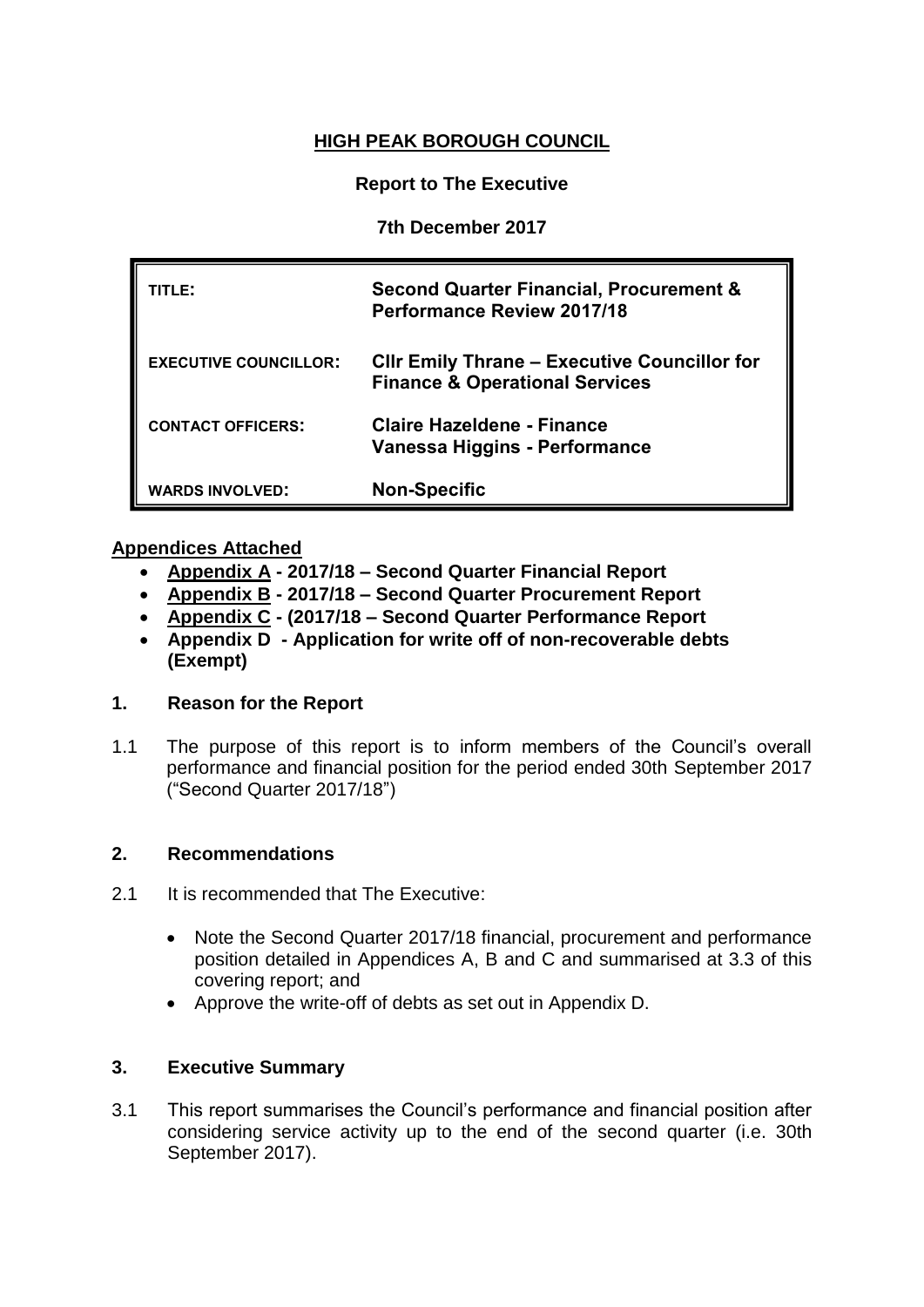3.2 Detailed analysis is provided in Appendix A (Finance), Appendix B (Procurement) & Appendix C (Performance).

| 3.3 | The position can be summarised as follows: |
|-----|--------------------------------------------|
|-----|--------------------------------------------|

| <b>Subject</b> | <b>Headline</b>                                                                                                                               | <b>Reference</b> |
|----------------|-----------------------------------------------------------------------------------------------------------------------------------------------|------------------|
| Finance        | The Finance headlines for the Second Quarter are:                                                                                             | Appendix A       |
|                | Performance against Budget                                                                                                                    |                  |
|                | The General Fund budget for 2016/17 is forecast to be underspent                                                                              |                  |
|                | by £1,079,710 at the Quarter 2 stage.                                                                                                         |                  |
|                | The underspend is required to be ring-fenced to support an<br>$\bullet$<br>additional drawdown against reserves in 2018/19 to account for the |                  |
|                | impact of business rates appeals and reliefs                                                                                                  |                  |
|                | <b>Efficiency Programme</b>                                                                                                                   |                  |
|                | The overall efficiency target of £310,000 for 2017/18 is projected to                                                                         |                  |
|                | be achieved at the second quarter stage – with £194,150 achieved                                                                              |                  |
|                | to date. However, this is dependent on the progression of key                                                                                 |                  |
|                | efficiency programmes.                                                                                                                        |                  |
|                | <b>Housing Revenue Account</b>                                                                                                                |                  |
|                | The Housing Revenue Account is forecast to be in surplus by                                                                                   |                  |
|                | £581,630 - £460,000 of which contributes to ongoing Financial<br>Improvement Plan savings.                                                    |                  |
|                | Capital Programme                                                                                                                             |                  |
|                | The Capital Programme budget for 2017/18 is £6.1m including the                                                                               |                  |
|                | carry forward of capital underspends from 2016/17. The projected                                                                              |                  |
|                | outturn is £4.7m which represents an underspend of £1.4m relating                                                                             |                  |
|                | to the reprofiling of asset management plan schemes                                                                                           |                  |
|                | The HRA Capital Programme for 2017/18 is £4.2 million, with spend<br>$\bullet$                                                                |                  |
|                | forecast to be £55,000 underspent against budget at Quarter 2.                                                                                |                  |
|                | <b>Treasury Management</b>                                                                                                                    |                  |
|                | Cash investments held at 30th September 2017 totalled £18.2<br>$\bullet$<br>million.                                                          |                  |
|                | Council borrowing at 30th September 2017 totalled £72.2 million.<br>٠                                                                         |                  |
|                | The Council's net interest receipts general fund budget is projected<br>$\bullet$                                                             |                  |
|                | to be underspent by £8,260, with a £39,330 underspend on the HRA                                                                              |                  |
|                | <b>Revenue Collection</b>                                                                                                                     |                  |
|                | 54.7% of Council Tax was collected by 30th September 2017,                                                                                    |                  |
|                | compared to 57.5% for the same period last year.                                                                                              |                  |
|                | 58.6% of Business Rates was collected by 30th September 2017                                                                                  |                  |
|                | compared with 58.5% for the same period last year (2017/18<br>distorted by an upfront payment form a large hereditament payer)                |                  |
|                | At the end of Quarter 2 the value of sundry debt over 60 days old<br>$\bullet$                                                                |                  |
|                | was £267,417 which compares to £266,876 at 30th September 2016                                                                                |                  |
|                |                                                                                                                                               |                  |
| Procurement    | The Procurement headlines for the Second Quarter are:                                                                                         | Appendix B       |
|                | 48 procurement activities were completed (3 high value greater than<br>$\bullet$                                                              |                  |
|                | £172,000 – including HRA boiler replacements and Pavilion Gardens                                                                             |                  |
|                | food supplies)                                                                                                                                |                  |
|                | The procurement forward plan includes 75 procurement activities<br>$\bullet$<br>scheduled for 2017/18 (either HPBC only or joint)             |                  |
|                | At the 30th September 2017, 71% of procurement activity<br>$\bullet$                                                                          |                  |
|                | undertaken was on the forward plan and the Council paid 96% of its                                                                            |                  |
|                | invoices within 30 days                                                                                                                       |                  |
| Performance    | The Performance headlines for the Second Quarter are:                                                                                         | Appendix C       |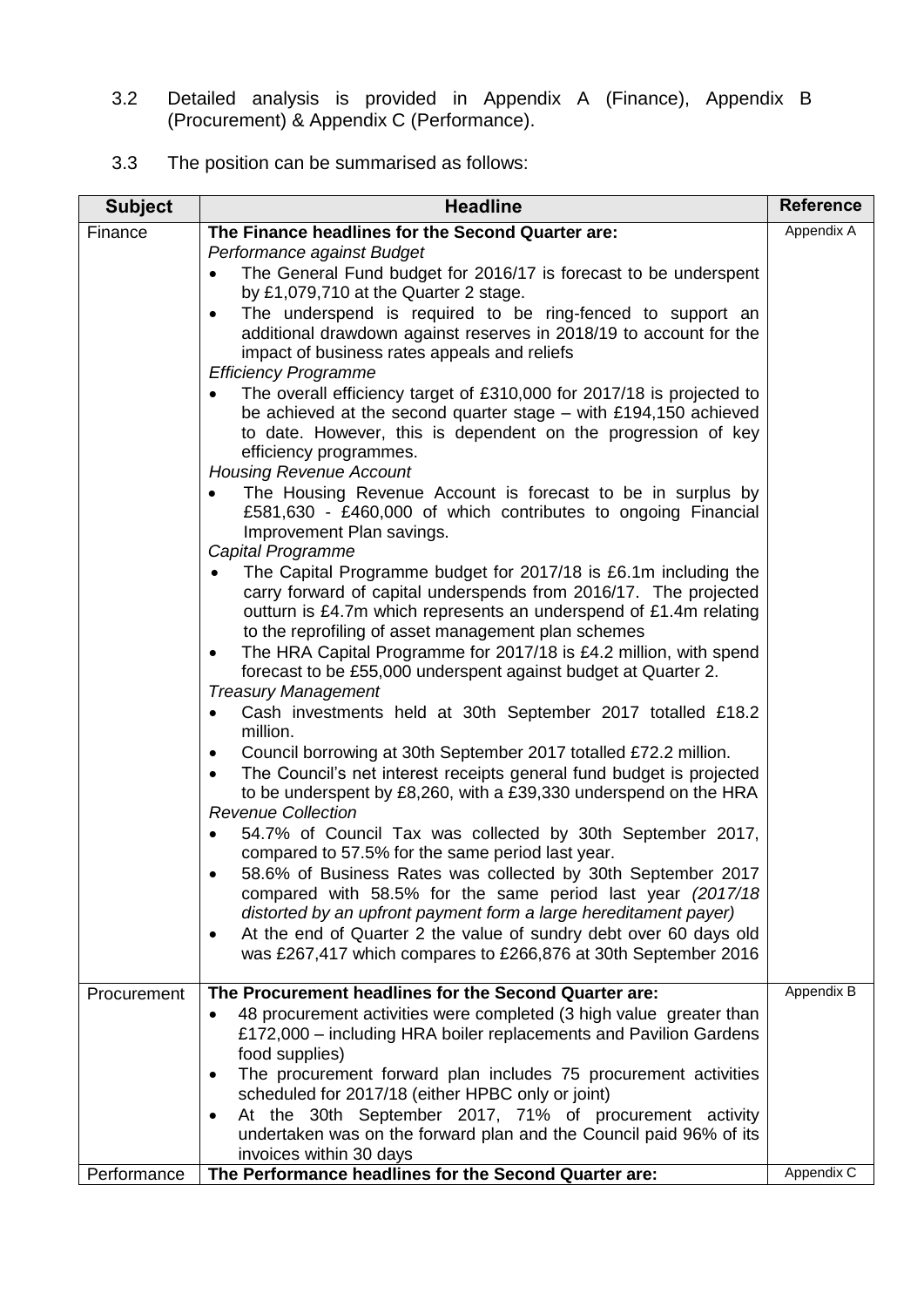| 63% of the key performance indicators are on track<br>Of the 19 Priority Actions within the Corporate Plan, one is rated<br>'amber', one is awaiting a decision, the remainder being classified as<br>'Green'; and<br>The Council received 94 complaints, 74 comments and 66 |  |
|------------------------------------------------------------------------------------------------------------------------------------------------------------------------------------------------------------------------------------------------------------------------------|--|
| compliments in the Second Quarter. Repeat complaints and<br>response times both on track                                                                                                                                                                                     |  |

## **4. How this Report Links to Corporate Priorities**

4.1 The successful delivery of all corporate priorities is dependent upon the effective management of performance and financial resources, which is the subject of this report.

#### **5. Options and Analysis**

5.1 Detailed Analysis is contained within the appendices

#### **6. Implications**

- 6.1 Community Safety (Crime and Disorder Act 1998) None
- 6.2 Workforce None
- 6.3 Equality and Diversity/Equality Impact Assessment This report has been prepared in accordance with the Council's Equality and Diversity policies.
- 6.4 Financial Considerations There are substantial financial considerations contained throughout the report.
- 6.5 Legal None
- 6.6 Sustainability None
- 6.7 External Consultation None
- 6.8 Risk Assessment There are a number of risks to the financial position presented, which are identified and explained in the financial report attached at Appendix A.